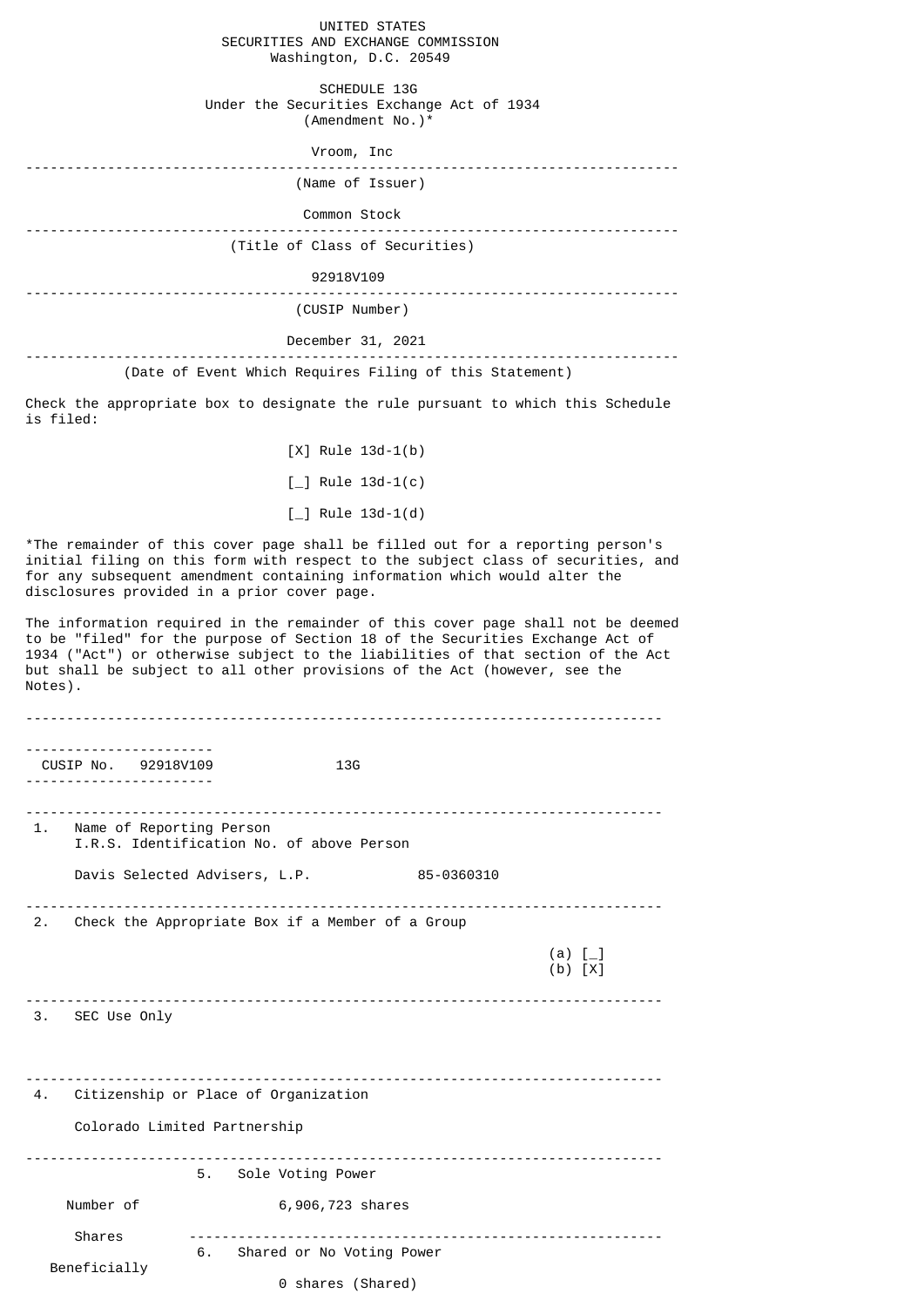Owned by 112,266 shares (No Vote) ---------------------------------------------------------- 7. Sole Dispositive Power Reporting 7,018,989 shares Person ---------------------------------------------------------- 8. Shared Dispositive Power With: 0 shares ------------------------------------------------------------------------------ 9. Aggregate Amount Beneficially Owned by Each Reporting Person 7,018,989 shares ------------------------------------------------------------------------------ 10. Check if the Aggregate Amount in Row (9) Excludes Certain Shares n/a  $\left[\begin{smallmatrix} -1 \end{smallmatrix}\right]$ ------------------------------------------------------------------------------ 11. Percent of Class Represented by Amount in Row (9) 5.1% ------------------------------------------------------------------------------ 12. Type of Reporting Person IA ------------------------------------------------------------------------------- Item 1(a). Name of Issuer: Vroom, Inc. Item 1(b). Address of Issuer's Principal Executive Offices: 1375 Broadway, 11th Floor New York, NY 10018 Item 2(a) and (b). Names and Principal Business Addresses of Persons Filing: Davis Selected Advisers, L.P. 2949 East Elvira Road, Suite 101 Tucson, Arizona 85756 Item 2(c). Citizenship: (1) Davis Selected Advisers, L.P. - Colorado Limited Partnership Item 2(d). Title of Class of Securities: Common Stock Item 2(e). CUSIP Number: 92918V109 Item 3. If this statement is filed pursuant to Rules 13d-1(b) or 13d-2(b) or (c), check whether the person filing is a: (e) Investment Adviser registered under Section 203 of the Investment Advisers Act of 1940. This statement is being filed by Davis Selected Advisers, L.P. as a registered investment adviser. All of the securities covered by this report are owned legally by Davis Selected Advisers investment advisory clients and none are owned directly or indirectly by Davis Selected Advisers. As permitted by Rule 13d-4, the filing of this statement shall not be construed as an admission that Davis Selected Advisers, L.P. is the beneficial owner of any of the securities covered by this statement. -------------------------------------------------------------------------------- Item 4. Ownership. (a). Amount beneficially owned:

See the response(s) to Item 9 on the attached cover page(s).